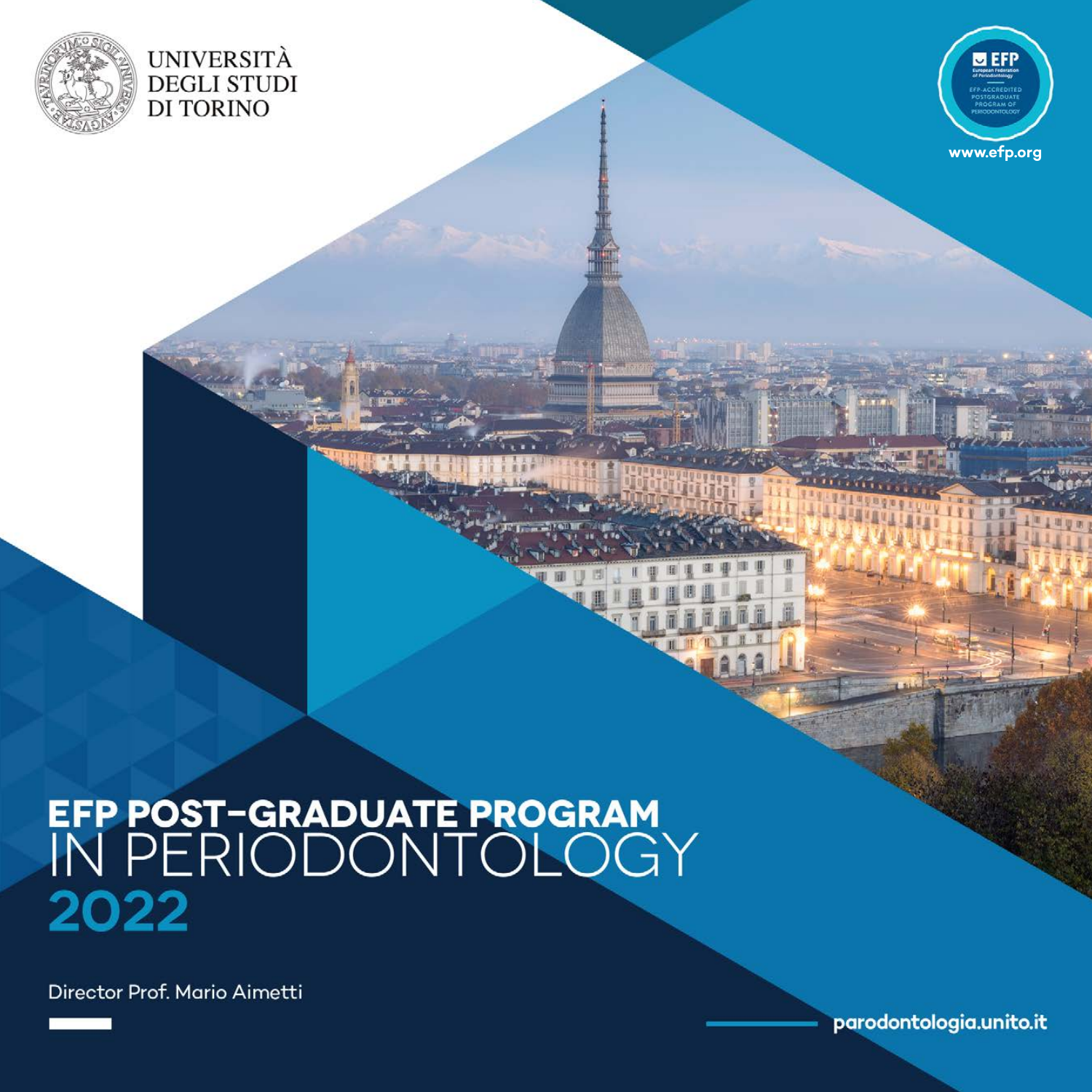

Dear Colleague, you will find below some information regarding the **Post-graduate Program in Periodontology** held by CIR Dental School, University of Turin (Italy).

If you would like to learn more about the Program's organization and operations visit **www.parodontologia.unito.it**

### **What does the program offer?**

The Post-graduate in Periodontology is a three year full time program, **accredited by the European Federation of Periodontology.**

This course allows students to take two Master's Degrees, i.e.

- **Master Degree in Periodontology (years 1 and** 2), which covers periodontal topics - **ECTS 120**
- Master Degree in Periodontal bioengineering (year 3), which covers basic implantology and osseous regenerative topics - **ECTS 60**

## **How to enrol?**

**PRE-ENROLMENT:** students will be able to pre-enrol until October 29, 2021

**ENROLMENT:** students will have to enrol on-line at www.unito.it in September/October 2021

**PLACEMENT TEST:** the placement test will be held in November 15, 2021

**LESSONS:** lessons will start in January 2022

More information and pre-enrolment: **master.parodontologia@unito.it.**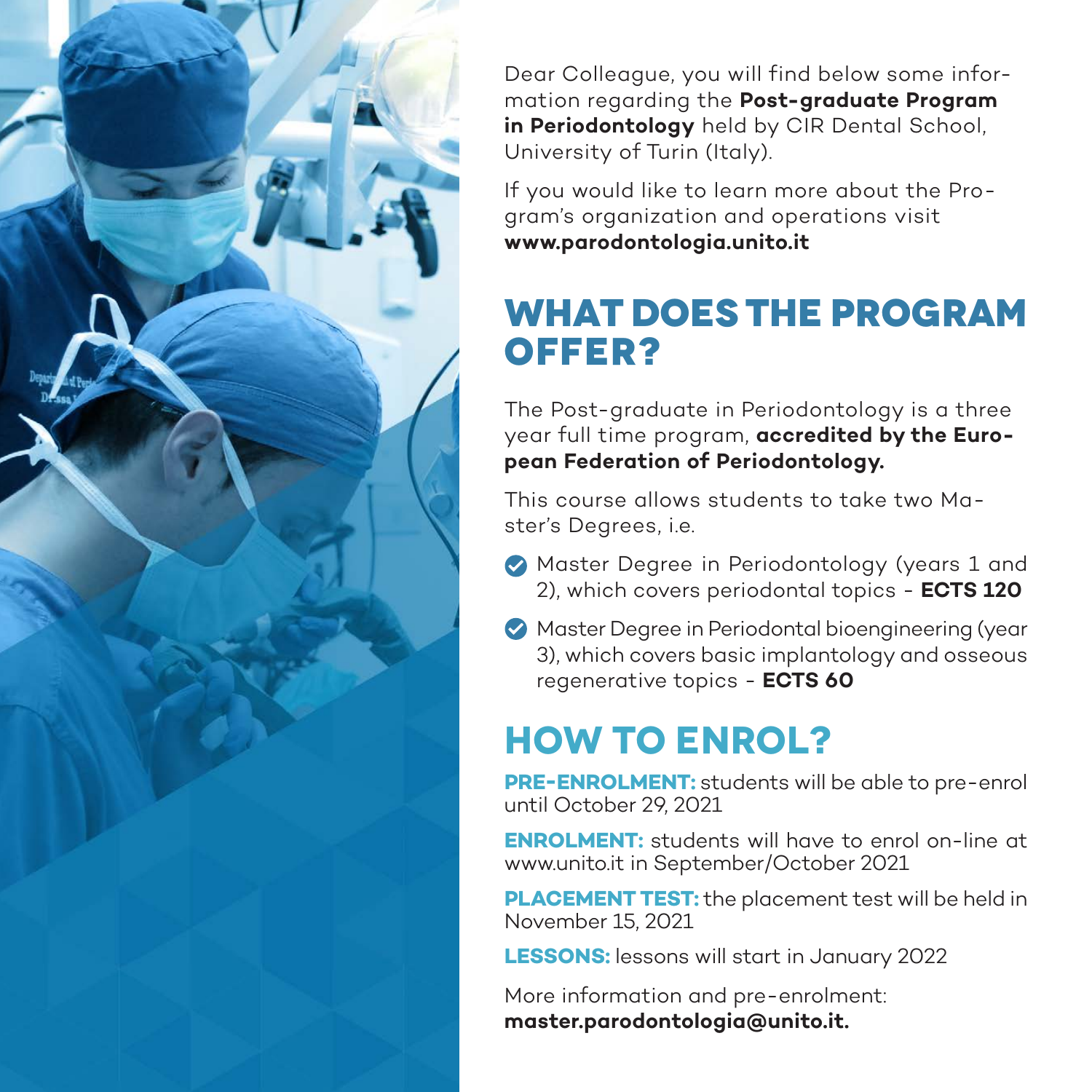### **Teaching activities**

#### **The teaching activities will be organized as follows:**

- quarterly modules
	- specific themed workshops
- weekly workshops on discussions and critical analysis of periodontal literature (years 1 and 2) and implant literature (year 3)
- **M** monthly workshops on critical analysis and detailed review of newly published literature
- weekly discussions of clinical cases
- pre-clinical activities, dealing with surgical and non-surgical periodontal treatment as well as implant treatment, carried out on animal models and phantom heads.

#### **Upon successful completion of the threeyear study period, the students shall:**

- 1 have submitted at least forty written reports on the articles selected and discussed during the weekly literature discussions
- pass all the exams provided in the Program **2**
- have completed a review of the literature **3** with the assigned topic
- have written-up a scientific article (in **4** English) for publication on international scientific magazines or journals in relation to the research topic developed during the three-year study period
- **5** pass the final exam at the end of each year

### **Research activities**

All students will be assigned a research project at the beginning of Year 1.

During the entire three-year study period, all students will be assisted by a **research referral tutor** who will support them in reviewing the literature as well as in developing and managing the research protocol and in composing the scientific article.

The advances in the research project will be monitored by the tutor (on a monthly basis) and, also, together with the Director (every two months).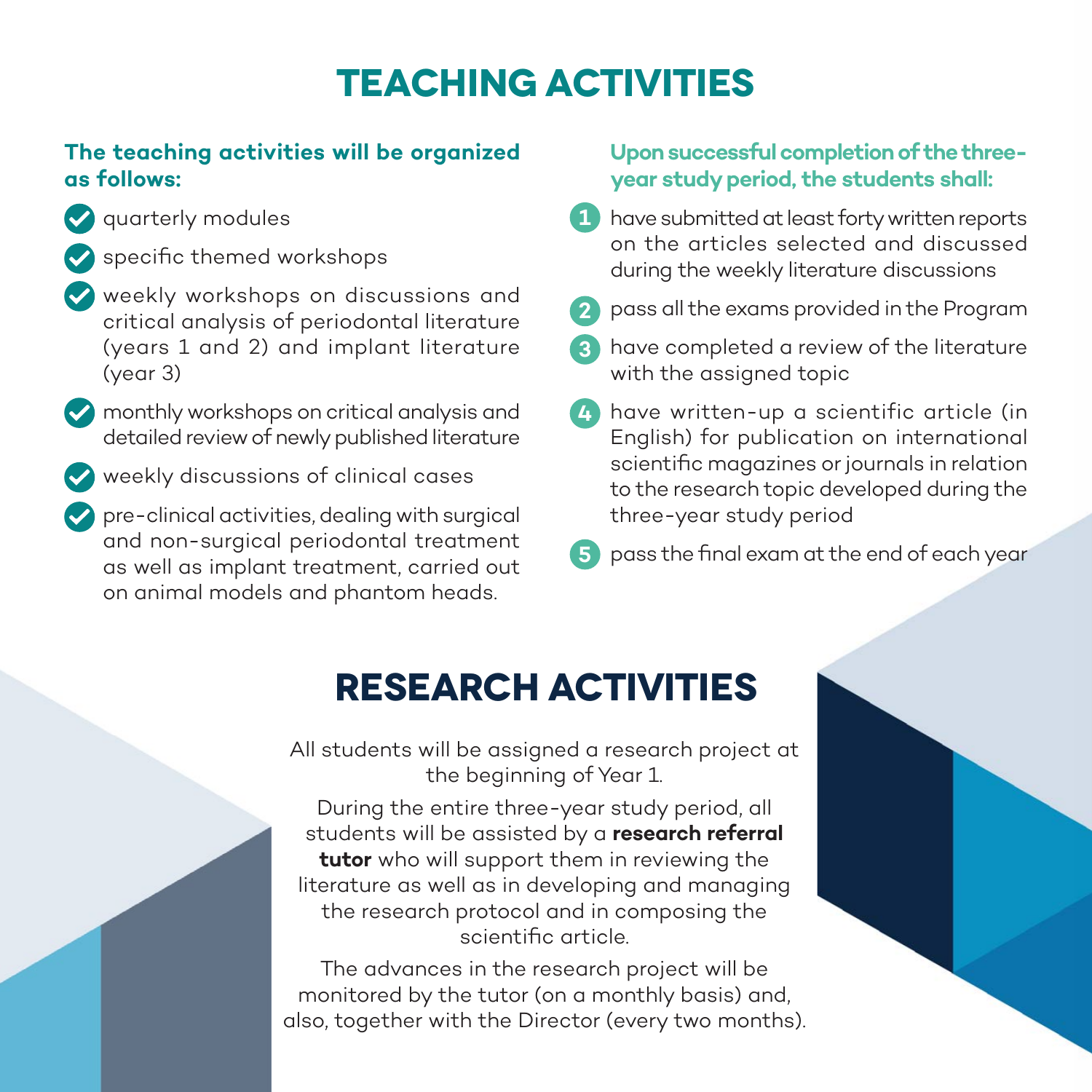### **Clinical activities**

Each student will work daily on an operative unit being assigned to under supervision by three or four tutors (i.e. daily tutors) and one dental hygienist.

The weekly clinical activity period will be organized as follows: 14 hours (year 1), 16 hours (year 2) and 13 hours (year 3).

Thanks to the collaboration with other Departments of CIR Dental School, the students will be able to follow multidisciplinary cases during all treatment phases.

All treated cases, which shall be documented in accordance with the Program's guidelines, will be discussed during joint meetings.

**A clinical referral tutor will be assigned to each student, which will be followed in clinical activities during the full three-year period.**

#### **During the three-year study period, the student will have to:**

- document every single clinical case **1**
- treat at least 30 patients by means of non-surgical **2** periodontal treatment, during Year 1 and Year 2
- perform at least 70 periodontal surgeries (i.e. 15 surgeries **3** in Year 1, 35 surgeries in Year 2, 20 surgeries in Year 3)
- perform at least 20 implant surgeries (Year 3). **4**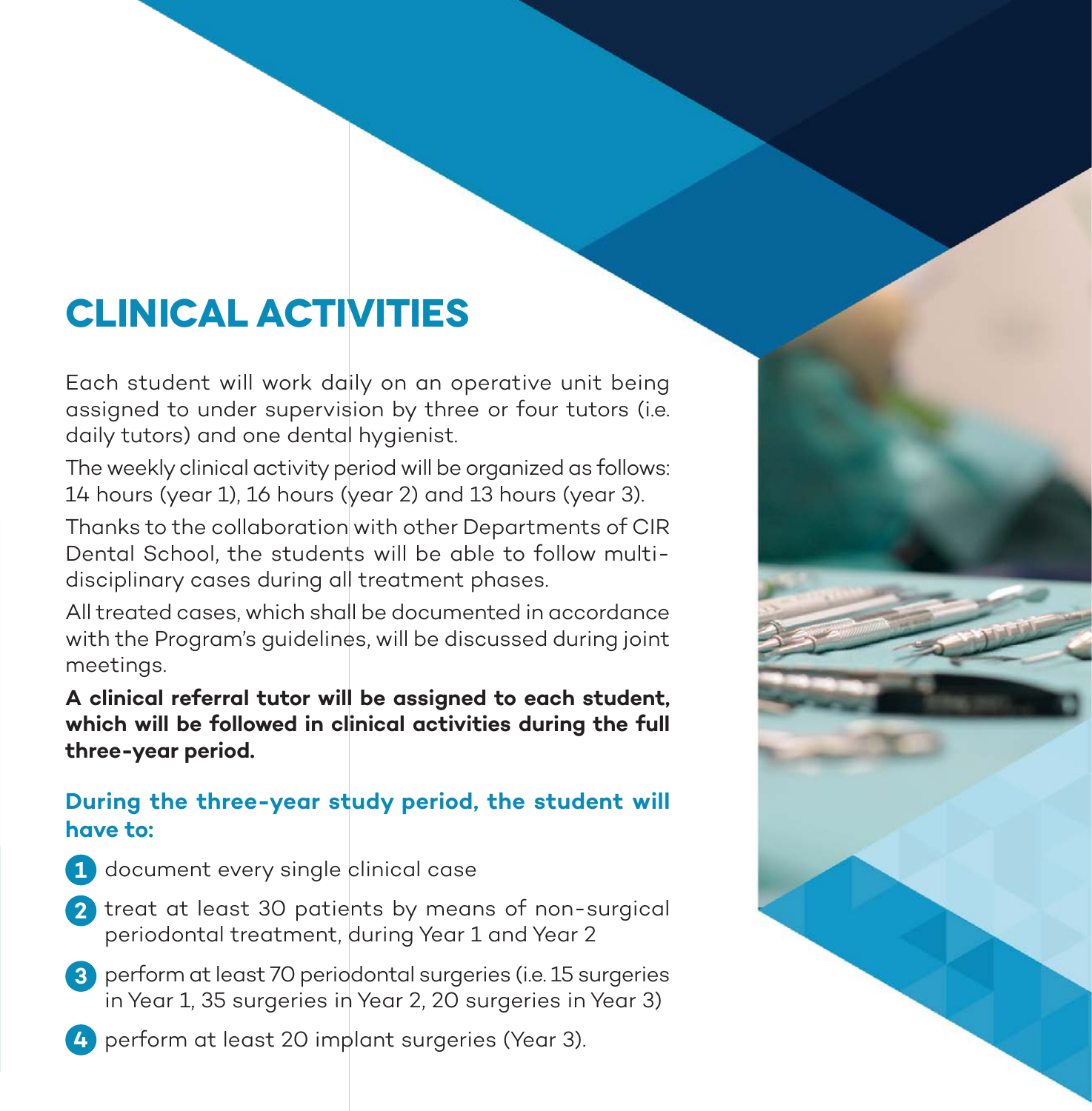### **MAIN GOALS**

Acquire an ethically correct professional conduct



Be capable of planning and monitoring a maintenance therapy on a case-by-case basis



Get in-depth knowledge regarding basic biological sciences in connection with periodontics and implantology

Be capable of organizing and coordinating a dental team

Be capable of developing a multidisciplinary "patient-centered" treatment plan

Be capable of providing adequate non-surgical treatment on an individual basis

Be capable of performing all periodontal surgical techniques to treat the osseous gingival defects



Be capable of planning and managing adequate implant treatment, with and without reconstruction of peri-implant hard and soft tissues

To be knowledgeable in regards to the relevant literature and be capable of discussing it critically

Acquire teaching skills by presenting and discussing one's own clinical cases as well as by organizing workshops dealing with one single topic

Be capable of developing and leading research projects